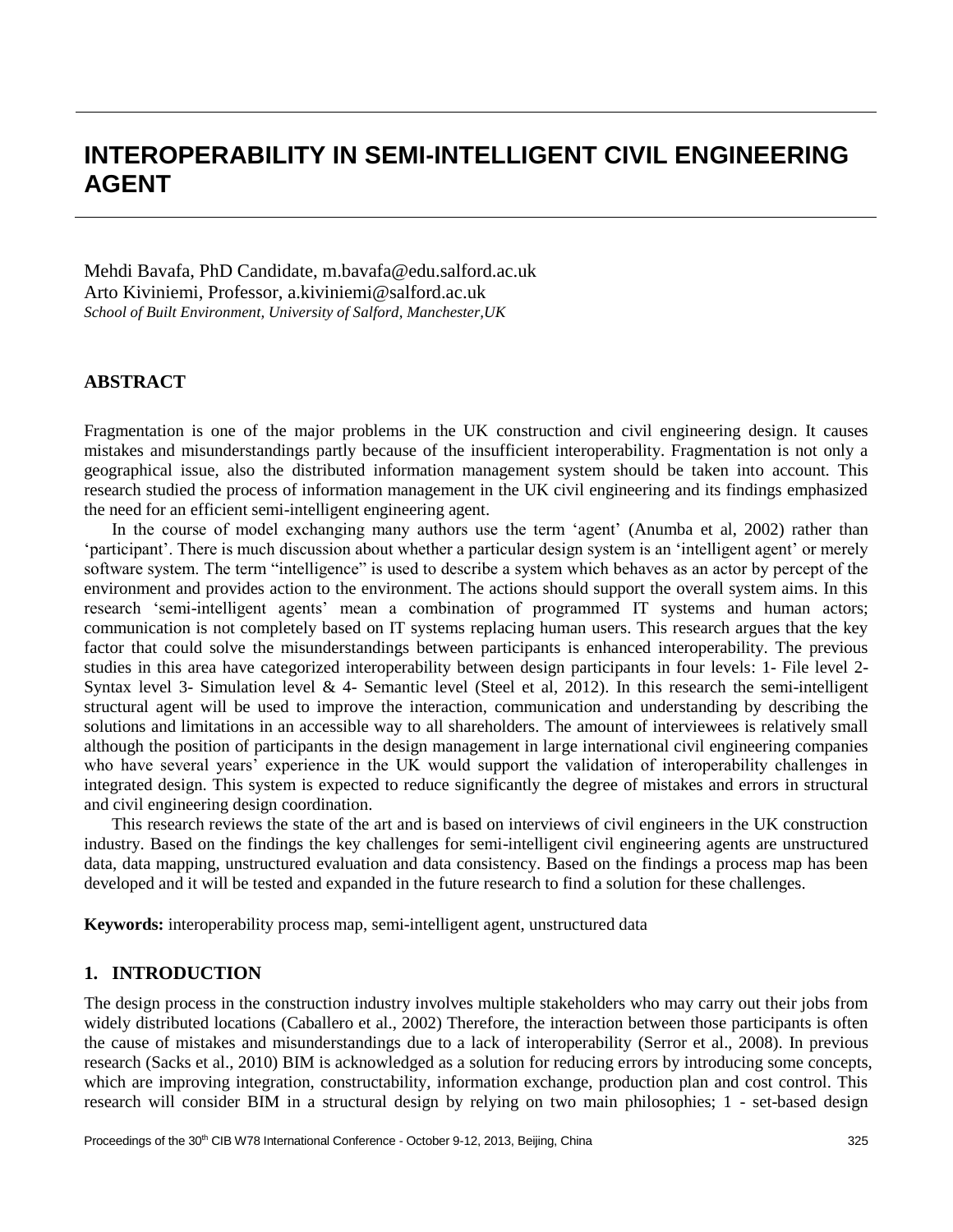(Parrish, 2009, Bavafa et al., 2012), and 2 – information-based design (Froese, 2002), and views design as a mechanism which requires obtaining information and knowledge, creating new information and finally sharing information and knowledge for the project. According to Ren and Anumba (2004) "*Fragmentation is one of the major problems in the construction industry*" due to different participants who are distributed in different places, who are required to collaborate and co-operate with each other. Nwana and Ndumu (1999) argued that in the centralised agent, most of the information resources are limited for that single agent and in the process of design, problem solving will not be efficient. Therefore the main objective of this research is to develop a process map in the process of civil engineering design to consider in integrated environment by minimum misunderstanding and maximum interoperability.

#### **2. DESIGN AGENT**

Inputting and managing data is still mostly carried out by collecting and translating from paper into a database or vice versa. Ford et al (1995) argued that this approach is inefficient in construction design due to the huge amount of processes and information.

Structural BIM (S-BIM) is the part of the BIM procedure, where the major and mainstream structural information is refined to provide the actual structural design (Robinson, 2007). In this process, the design is object-based and all objects are machine readable (Eastman, 2007). At the start of construction projects, the information is missing and designers and other participants produce a massive amount of information to populate this void (Robinson, 2007). Collaboration between construction participants is usually not enabled via on central database or model (Scherer and Schapke, 2011).

Ford et al (1995) argued that building modelling during the design phase is divided into three categories: 1 data modelling, 2 - product modelling, and 3 - activity modelling. In the structural design process, there are some data that could not be modelled through the product visualization or graphical standards, such as codes and methods; these are categorized into data modelling. In the course of product modelling, the structural components and relationships between components will be modelled. Through activity modelling, the construction process will be simplified and made in order. All of these modelling types involve three main levels of computer system procedures: 1 – input, 2 – storage, and 3 – output; after outputting the models and before delivering them to contractors, it is required to evaluate the models by expert disciplines to reduce the errors and risks (Lopez et al., 2010). The agent technology can support design experts as a mediator to provide requirements and resources. The philosophical definition of construction design, which could contribute in this research, is "Agent", and the key issue of this paradigm is to "encapsulate humans as peer agents to computer processes using common language and protocols to integrate people and machines" (Ren and Anumba, 2004). Agents in the environment of integrated design have been classified into two categories: "Generator Agents" and "Critics Agents" (Fenves et al., 1994) The "generator agents" are the agents that directly affect design descriptions and are often knowledgebased systems that develop the emerging design. On the other hand, "critics agents" do not directly contribute to descriptions. However, they evaluate and make endorsements for design, for instance constructability assessment. According to Ren and Anumba (2004) the agents can be classified to either generator or critics based on their input and output and role in the overall project. In addition, this research seeks to add the principle of data evaluation during the production of the design model in an integrated environment.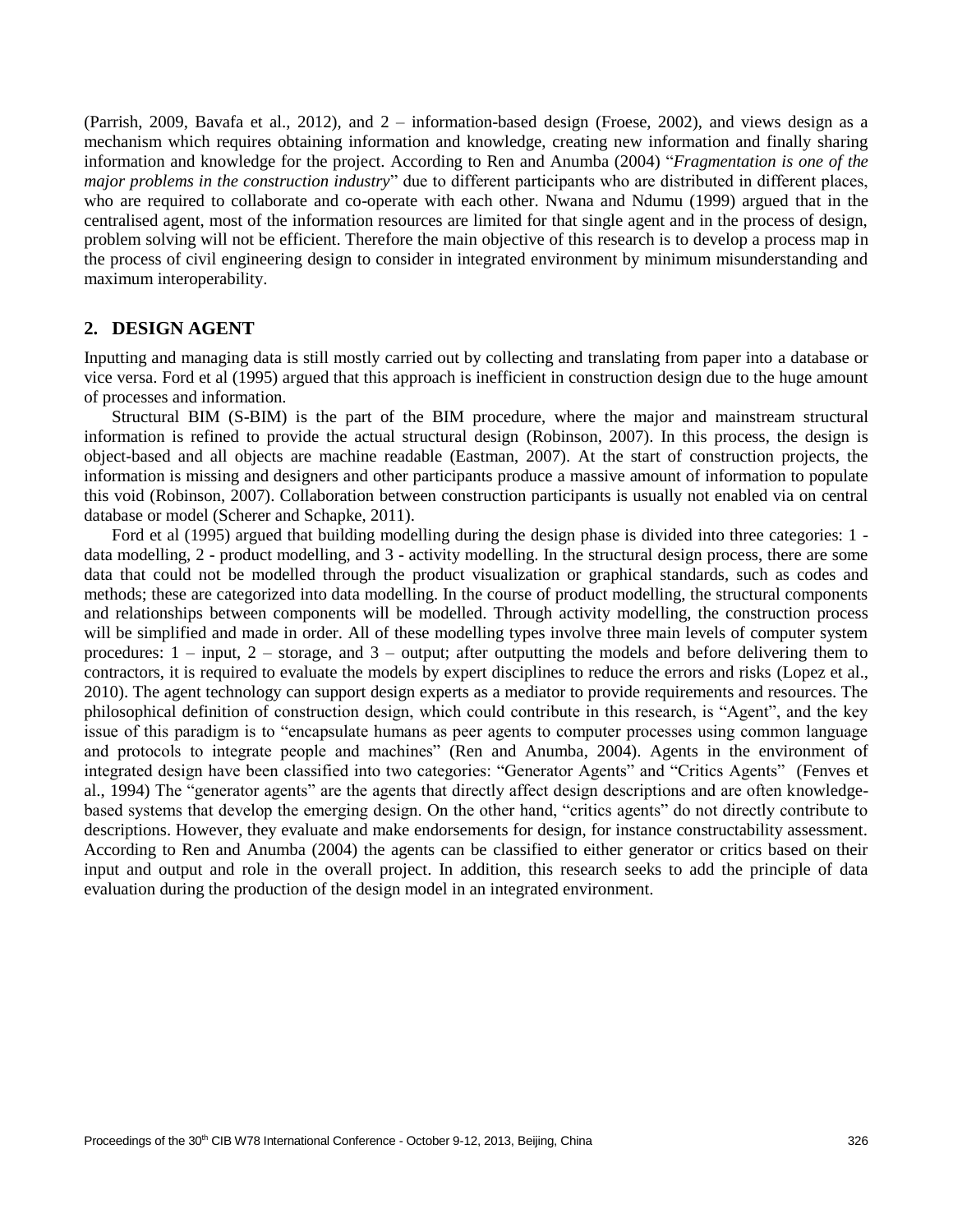

Figure 1: Three tier model for collaborative structural design from (Bilek & Hartmann, 2006)

The structural engineer agents coordinate their requirements through negotiation. According Ren and Anumba (2004) agent negotiation has two phases: in the first phase, data which are relevant to negotiation should be communicated to participating agents; in the second phase, "agents try to reach a deal through relaxation of initial goals, mutual concessions, lies or threats". This research has applied the first phase of Ren and Anumba's theory. However, the second phase has been described in this research as an effort to put solution models into design environment by those agents.

# **3. INTROPERABILITY IN SEMI-INTELLIGENT CIVIL ENGENEERING AGENT**

Organizational information management has a critical role in project's scope. According to Hansen et al. (1999) there are two types of strategies for managing organizational information: 1- Personalization & 2- Codification. Personalization strategy portrays the transferring information from one person to another person by several ways such as meeting, face-to-face interaction etc. Codification supports capturing and storing of information to provide it in more accessible and accurate methods through IT or non-IT tools. In the course of model exchanging many authors use agent rather than participant. Therefore this keyword in this research needs to be specified. There is much discussion about whether a particular design system is agent and is that an intelligent agent or merely a programme (Anumba et al., 2002). According to (Nwana, 1996) agents could be defined in three behavioural options; 1- Autonomy, refers to the attribute how an agent needs human guidance, on the other words is an agent able to carry out the organizations tasks on behalf of their users or not. 2- Co-operation, refers to ability of an agent to interact and communicate with other agents. 3- Learning, refers to ability of an agent to learn before reacting to external environment. In the course of integrated construction design each agent has its responsibility to configure their model and interact with others' models outside their agents. Therefore communication takes place both inside and outside the agent (Chiou and Logcher, 1996). In this research the communication has been defined as communication between semi-intelligent agents because it is not implemented completely by IT system on behalf of their human users and will not take place completely by users without intelligent IT systems. In this study communication either inside or outside the semi-intelligent agent is composed of two phases. First one refers to exchanging a created model (inside the agent or to other agent) and second one refers to communication related to that model for evaluation or changes.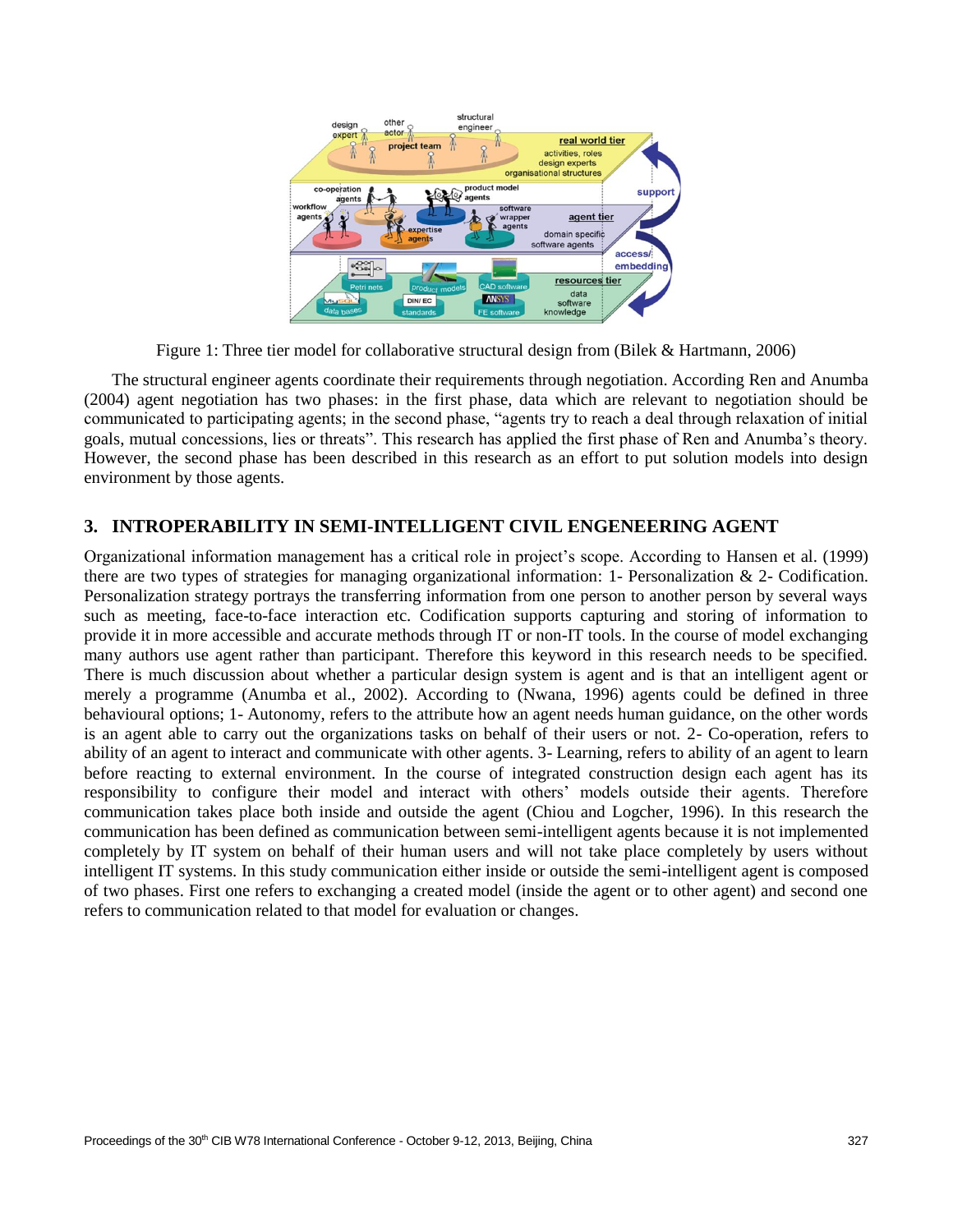

Figure 2: Semi-Intelligent Structural Agent

In the course of integrated design an appropriate information management system is necessary to aid project partners handle information digitally. The target of the system is to reduce the space of document storage and time for delivery to multiple agents and to enable system to track the documents by search engine (Pan, 2006) However, this research seeks to develop a process and technology map to move structural semi-intelligent agent forward to `Pan's targets and enhanced interoperability.

For conducting a process map for information management system inside the semi-intelligent agent, first the features of the product (information) should be identified. According to Leeuwen and Zee (2005) the value of product information for design is categorized in four aspects; 1- Format (Can the information be accessed and applied directly in the design context?), 2- Validity (Is the most actual information available?), 3- Semantic (Is the meaning of the information sufficiently defined and understood?), and 4- Timelines (Is the information found and available when needed?). From another point of view according to Steel et al. (2012) interoperability is considered in four levels; 1- File level interoperability (The ability of two tools to successfully exchange files), 2- Syntax level interoperability (The ability of two tools to successfully parse files without errors), 3- Visualisation level interoperability (the ability of two tools to faithfully visualise a model being exchanged), and 4- Semantic level interoperability (The ability of two tools to come to a common understanding of the meaning of a model being exchanged). However, in this research interoperability between structural semi-intelligent agent and client's, architectural and building services semi-intelligent agents will be a combined theory from Steel et al. (2012) and Leeuwen and Zee (2005). In addition, two new levels of interoperability are proposed; access control level and evaluation level.

## **4. PILOT STUDY IN THE UK CIVIL ENGINEERING INDUSTRY**

Pilot study is used in social science as a method to refer to feasibility study and could be a part of the research method to pre-test or try out the research questions (Baker, 1994). The main advantage of conducting a pilot study in this research is a potential warning about failing the research scope and questions. It is necessary to verify sufficient elements for the conceptual framework. In the other words, before starting case studies, the research will conduct 5 interviews of engineers and design managers who have experience in BIM design environment within 2 different cases. It will increase the validity of the research by addressing the relevant issues in the engineering BIM design in the UK.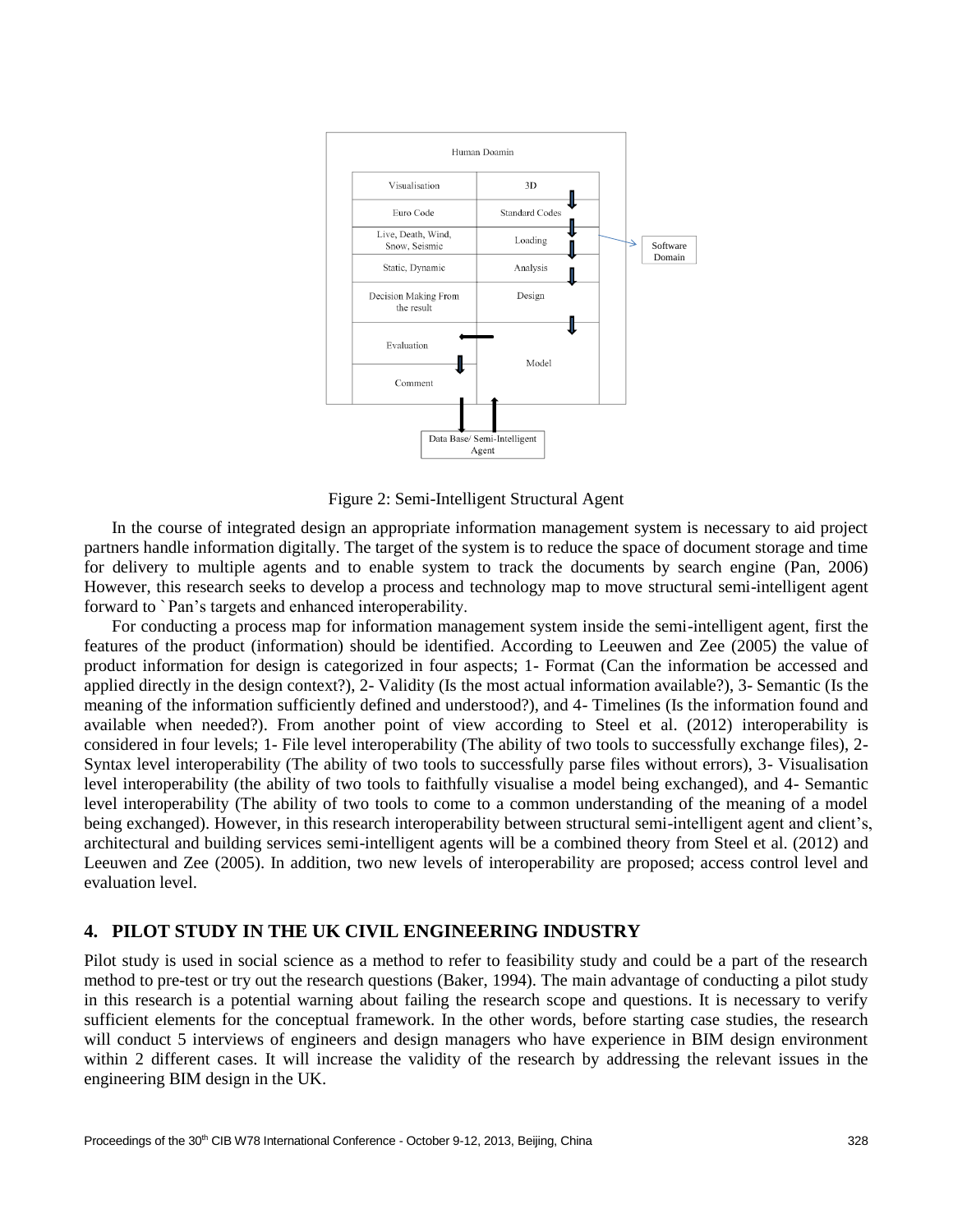| Table 1: Description of the organisations Case study |  |  |
|------------------------------------------------------|--|--|
|                                                      |  |  |

| <b>Organisations</b> | <b>Description</b>                                                       |  |  |  |  |
|----------------------|--------------------------------------------------------------------------|--|--|--|--|
| Company 1            | A civil engineering department in northern England of a multinational    |  |  |  |  |
|                      | infrastructure group operating in over 80 countries with capabilities in |  |  |  |  |
|                      | professional services, construction service, support service and         |  |  |  |  |
|                      | infrastructure investment.                                               |  |  |  |  |
| Company 2            | A civil engineering department in northern England of a multinational    |  |  |  |  |
|                      | professional service, which provides engineering, design, planning,      |  |  |  |  |
|                      | project management and consulting services for all aspects of the built  |  |  |  |  |
|                      | environment.                                                             |  |  |  |  |

The researcher interviewed 2 members in company 1 and 3 members in company 2 as following role description. Those members have a holistic view of the civil engineering industry and the use and challenges of BIM, not only in their own firms but also across the UK.

| Participant | Participant<br><b>Position</b> | <b>Years of</b><br><b>Experience</b> | <b>Interview</b><br><b>Method</b> | Company |
|-------------|--------------------------------|--------------------------------------|-----------------------------------|---------|
|             | Structural Eng.                | 14                                   | Telephone                         |         |
|             | Civil Eng.                     | 16                                   | Face to Face                      |         |
|             | Structural Eng.                | 17                                   | Face to Face                      |         |
|             | Design manager                 |                                      | Face to Face                      |         |
| E           | Sustainability                 | 15                                   | Face to Face                      |         |
|             | developer                      |                                      |                                   |         |

Table 2: Description of interviewees

The overall results are dominated by the people who have substantial experience and understanding about the progress of civil engineering information management. The company 1 supports general design service, design management service and BIM and company 2 supports feasibility study, design information management, detail design, construction and operation maintenance. The key findings from the interviewees in terms of interoperability in their organization are Unstructured Data, Data Mapping, Unstructured Evaluation and Data Consistency. All of the interviewees highlighted that Unstructured Data is the key issue in creating the model. Four interviewees argued that Data Consistency is their concern in the interoperability design, and three and two interviewees mentioned Unstructured Evaluation and Data Mapping between different BIM tools as the key elements in interoperable process.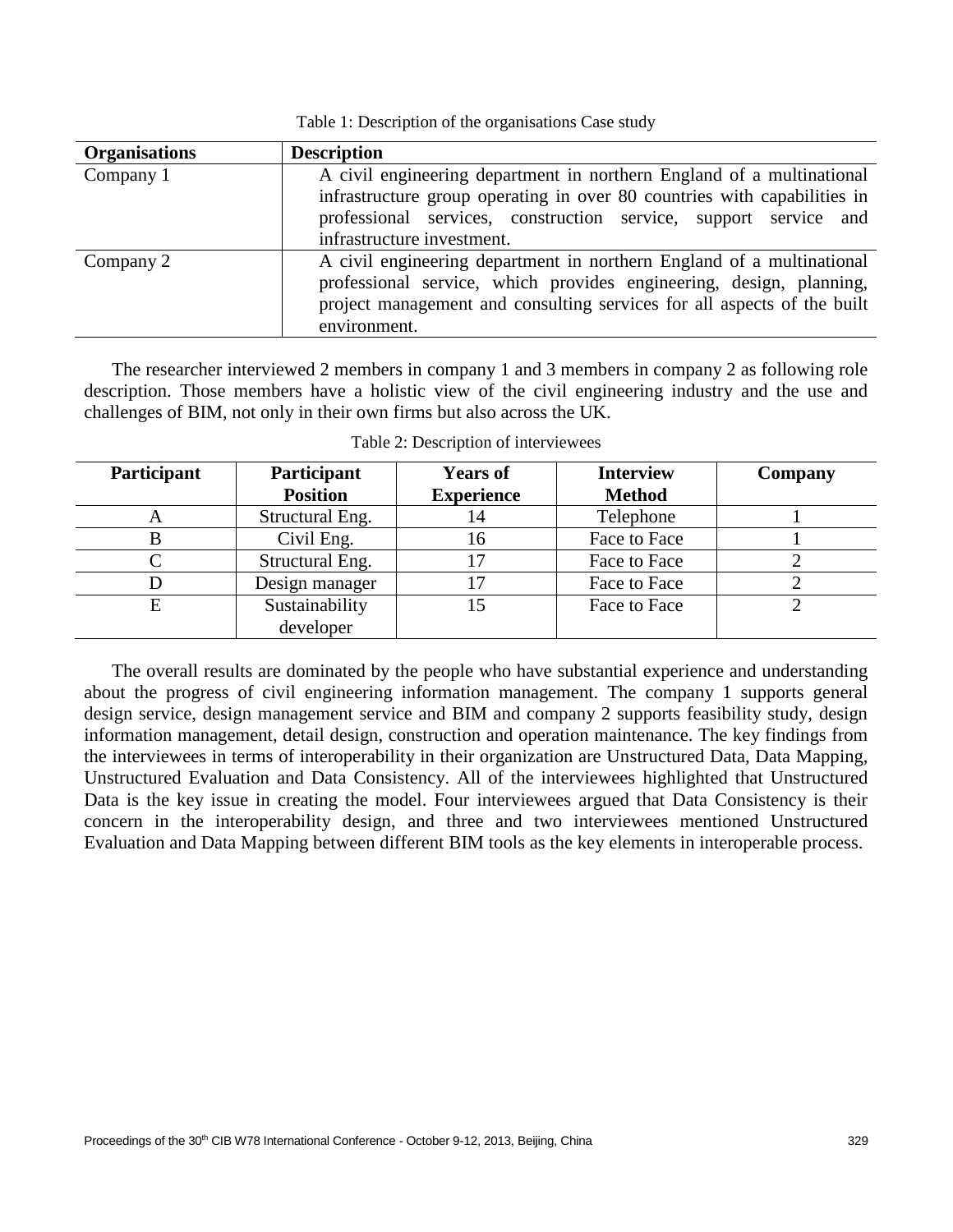

Figure 3: Key findings in interoperability design

The first tier of interoperability for the semi-intelligent agent in the UK civil engineering is simulation tier. In this tier the modelling procedure is conducted by four kinds of structures of data; 1 unstructured data 2- semi-structured data 3- structured data and 4- advanced structured data.

Unstructured data is the data that often do not have transparent description or in other words, there is no platform or placeholder for metadata, such as description. Most of the participants argued that they have many meetings, video conferences, text, photos of site, but there is no efficient place in the final model to support inclusion of these data. Therefore users need to transcript and transfer these data by their interpretation and this causes missing data, loss of the key descriptions and misunderstandings of client requirements.

Semi-structured data is the data that illustrate the description and entity separately. However, users still need to map descriptions from semi-structured format to the civil engineering model. The examples, which most interviewees mentioned, are Excel sheets and statistical sheets. Unstructured and semistructured data are understandable by human only, and mapping the data and its description is not understandable by machine. Structured data present for example the geometry of model and the construction and infrastructure components and could be presented by lines and spaces. The interviewees used dwg and dxf for this kind of data format. Interviewees used also IFC file format for advanced structural data to exchange models of structural system and components defined by their placement and physical representation.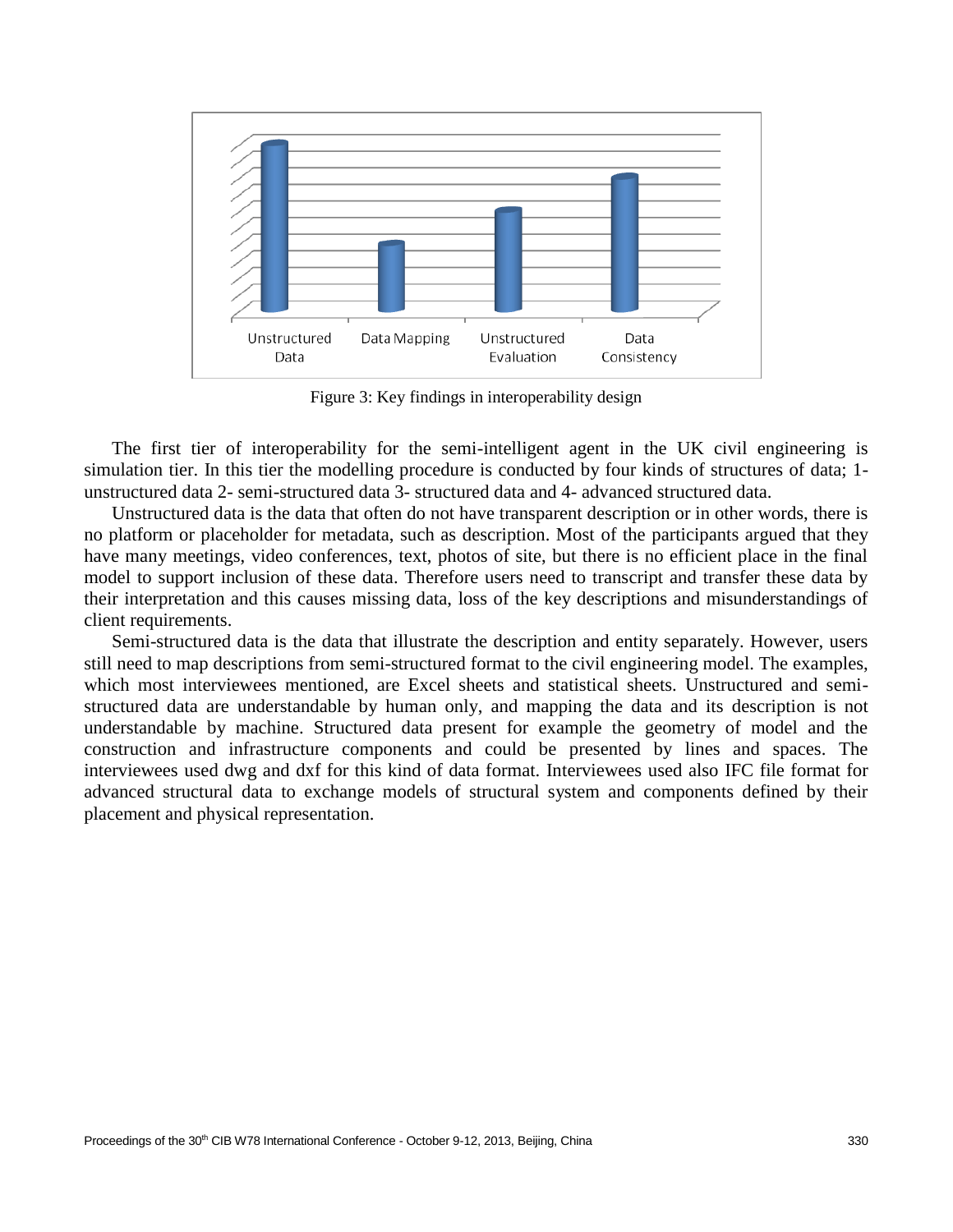

#### Figure 4: Interoperability Process Map

Two companies highlighted their ambitions to share their data with local authorities because most of their project funding comes from the government authorities and as the Cabinet Office (2011) argued "the UK government will require all engagement in the design construction, management and infrastructure of publicly funded to share that process by 2016".

Most of the participants argued that interoperability in design phase is more efficient in their internal information management system. They argued that their company interest is in internal information system although in many projects which are funded by local authorities, their company have been forced to use an external information system.

Most interviewees argued that one of the main key issues in interoperable design is providing information consistently. They mentioned that their information are distributed in different formats, different databases and timing of information transfer is not specified in the system. Therefore they need a more efficient system and specific format(s) to be available for future. The solution for the interviewees' concerns has been illustrated in Preliminary Server Tier and Approved Server Tier (Figure 4) Because of the practical process needs the first exchange/share process must happen before evaluation. Each participant creates their structured and advanced structured model and exchanges it in IFC format on the Preliminary Server Tier. Unstructured and semi-structured content must be interpreted and mapped to IFC files and some of these data can be shared without any interpretation by the computer for human communication. The evaluation and clash detection have not conducted yet on this tier. In the next stage design manager combines the preliminary models using IFC viewer tools and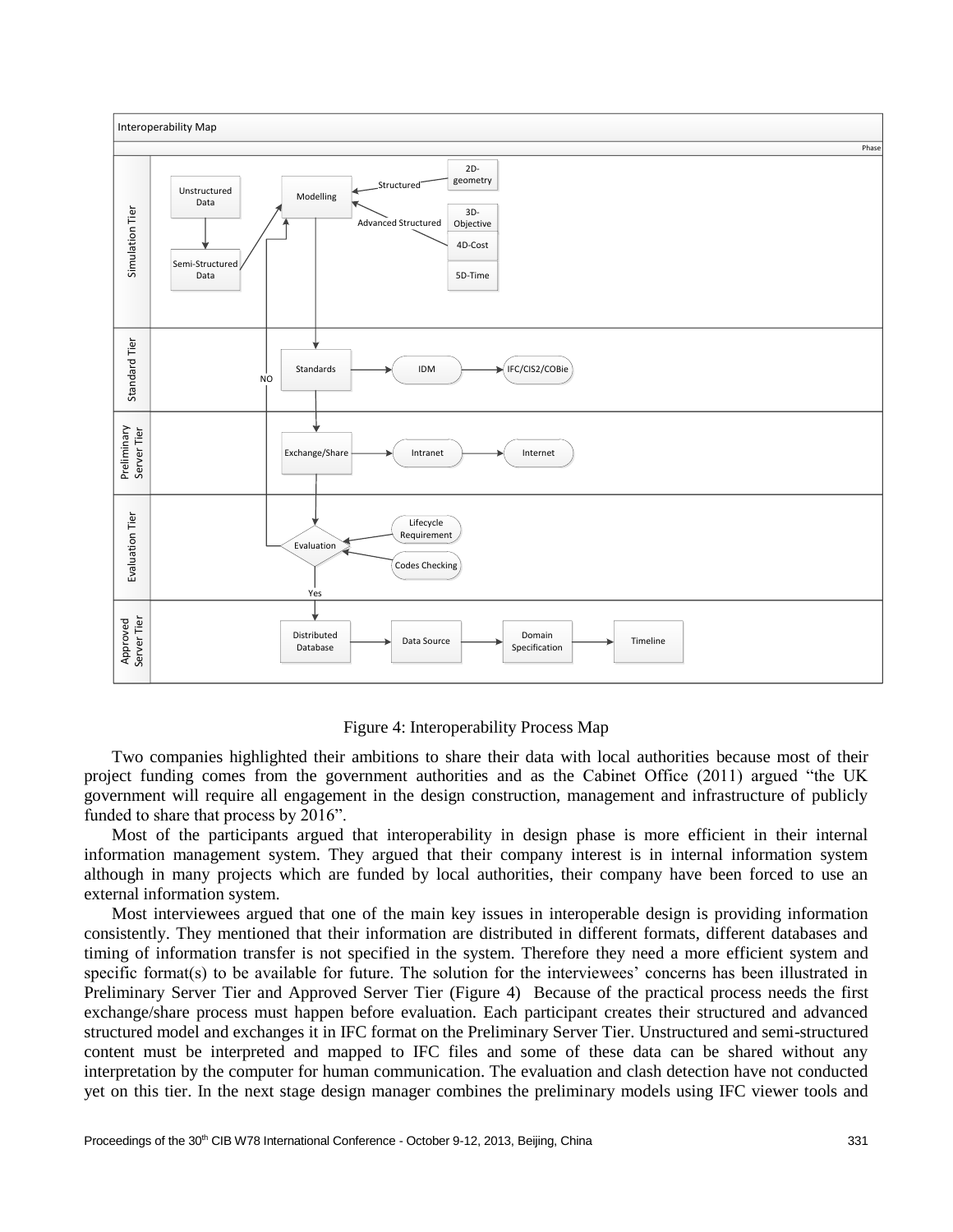after appropriate assessment on the Evaluation Tier the final models can be exchanged or shared on the Approved Server Tier by specifying the required transactions and access rights for each internal participants and external authorities. In the evaluation tier, design management team consider the local authorisation codes and project lifecycle requirements with the created model. If the created model is accepted by design management team, the model will establish in approved tier server nevertheless,the model would not establish and will transfer to simulation tier by attachment of evaluation comments. Some interviewees argued that the evaluation process is often established using unstructured method and does not use IFC files. However, one case utilized cloud-based collaboration for Evaluation Tier and the system could record who accessed, edited, uploaded and downloaded any document and when they did with it. If the model does not pass the evaluation it will be sent back to its original author on simulation tier for corrections before it can be delivered to the Approved Server Tier.

### **5. CONCLUSION**

Design process in the construction industry involves multiple stakeholders who may carry out their tasks in widely distributed locations. Therefore the interaction between those participants is often affected by insufficient interoperability. In a semi-intelligent civil engineering agent, a programmed system would carry out part of the information creation, retrieval and delivery on behalf of the users who would also conduct part of the process. In the integrated civil engineering design each agent would have its responsibility to configure their model and interact with others. Hence communication takes place on different levels of interoperability. This research identified the key barriers against the interoperable civil engineering design including: Unstructured Data, Data Mapping, Unstructured Evaluation and Data Consistency. The research also highlighted the key challenges in the process of interoperable civil engineering and developed a process map (Figure 4) to illustrate rational relationships between the key barriers and other components of the civil engineering design process.

The research also identified that there is a lack of rational platform on the first level of interoperability (Simulation Tier) to link unstructured and semi-structured data to structured data efficiently to minimise misunderstandings and mistakes. Lack of data consistency of data was identified as one of the key challenges in the UK civil engineering industry. Distributed data in different databases and different formats and lack of specified timing of data transactions leaded to the development of two tiers of servers. The first exchange or share process must happen before evaluation to enable fluent work processes before combining domain specific models for assessment and coordination. If any of the domain models does not pass the evaluation, it must be sent back to its original author on Simulation Tier for corrections and further assessment. The final, approved models can be exchanged or shared on the Approved Server Tier by specifying the required transactions.

In the future research the process map will be tested to verify the capability and validity of the framework created in this study.

# **REFERENCES**

- ANUMBA, C. J., UGWA, O. O., NEWNHAM, L. & THORPE, A. 2002. Collaborative design of structures using intelligent agents. Automation in Construction, 11, 89-103.
- BAKER, T. L. 1994. Doing Social Research New York McGraw-Hill Inc.
- BAVAFA, M., KIVINIEMI, A. & WEEKES, L. 2012. Optimised Strategy by Utilising BIM and Set-based Design: Reinforced Concrete Slabs. CIB W078 Conference Beirut
- BILEK, J. & HARTMANN, D. 2006. Agent-based collaborative work environment for concurrent structural design processes. joint International Conference on Computing and Decision Making in Civil and Building Engineering Montreal, Canada.
- CABALLERO, A. A., AHMED, S. M. & AZHAR, S. 2002. Development of an information model to enhance integration and coordination in the construction projects. 19th International Symposium on Automation and Robotics in Construction Gaithersburg, Maryland.
- CHIOU, J. D. & LOGCHER, R. D. 1996. Testing a Federation Architecture in Collaborative Design Process. In: R96-01, R. N. (ed.). Urbana-Champaign, USA: US Army Construction Engineering Research Laboratory.